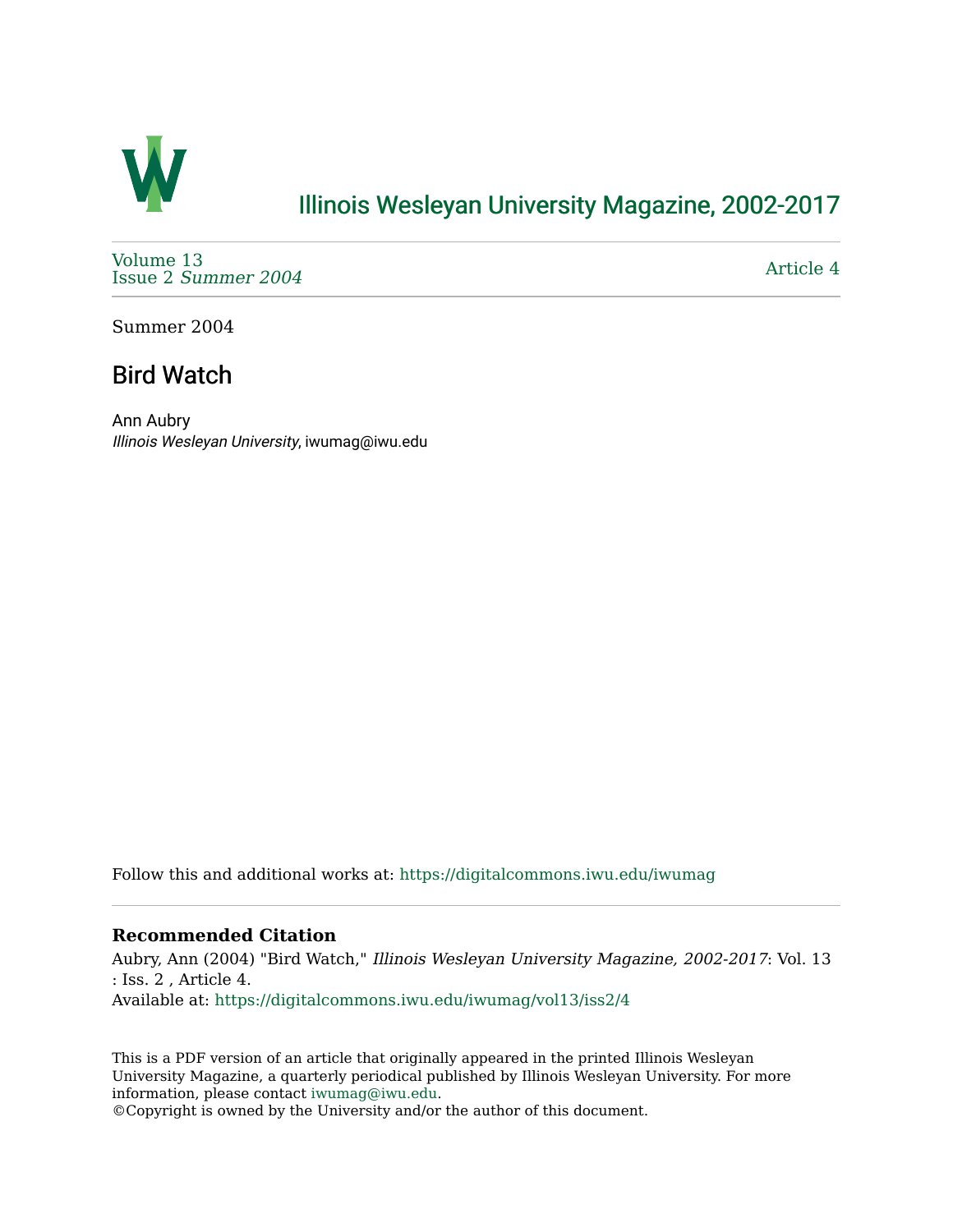

## **Students are also colleagues in this research lab**

## **By Ann Aubry**

Students in Professor R. Given Harper's ecology courses become accustomed to their field trips being interrupted with the exclamation "Look! A bird!"

"It's so funny," biology major Amanda Solliday '06 fondly recalls. "He'd be mid-sentence, stop, get his binoculars out and point out a bird. (He would) tell us what it was, tell us some story about it. He's very passionate about the birds."

Elements of that passion can be contagious, as students who encounter Harper may find themselves exploring environmental issues hands-on in the lab. In their research examining pesticide contamination in songbirds, Harper and fellow professor Jeff Frick, who chairs the University's chemistry department, enlist Illinois Wesleyan undergraduates.

"I think both Given and I see our students who work with us as just that — they work with us, they don't work for us," comments Frick. "We value their ideas and their contributions to the project, and want them to have some ownership of the project.



Amy Cadwallader (above) begins an analysis of samples under the guidance of Chemistry Chair Jeff Frick. (Photo by Marc Featherly)

"That's really, I think, the best way of going about undergraduate research. ... If you don't do that, you're training a technician, but you're not training a scientist. You're not training them to think if you're telling them everything and not giving them that opportunity to have input and feel like what they have to say matters."

Out of 20 published papers of Harper's various research, 10 have one or more student co-authors. Regardless of their future career paths, Harper hopes the research experience gives students a better understanding and appreciation of science. Some under his mentorship have revised their paths — including Solliday, who is now leaning toward agricultural research instead of medicine, and who has chosen an environmental studies minor. Both she and fellow